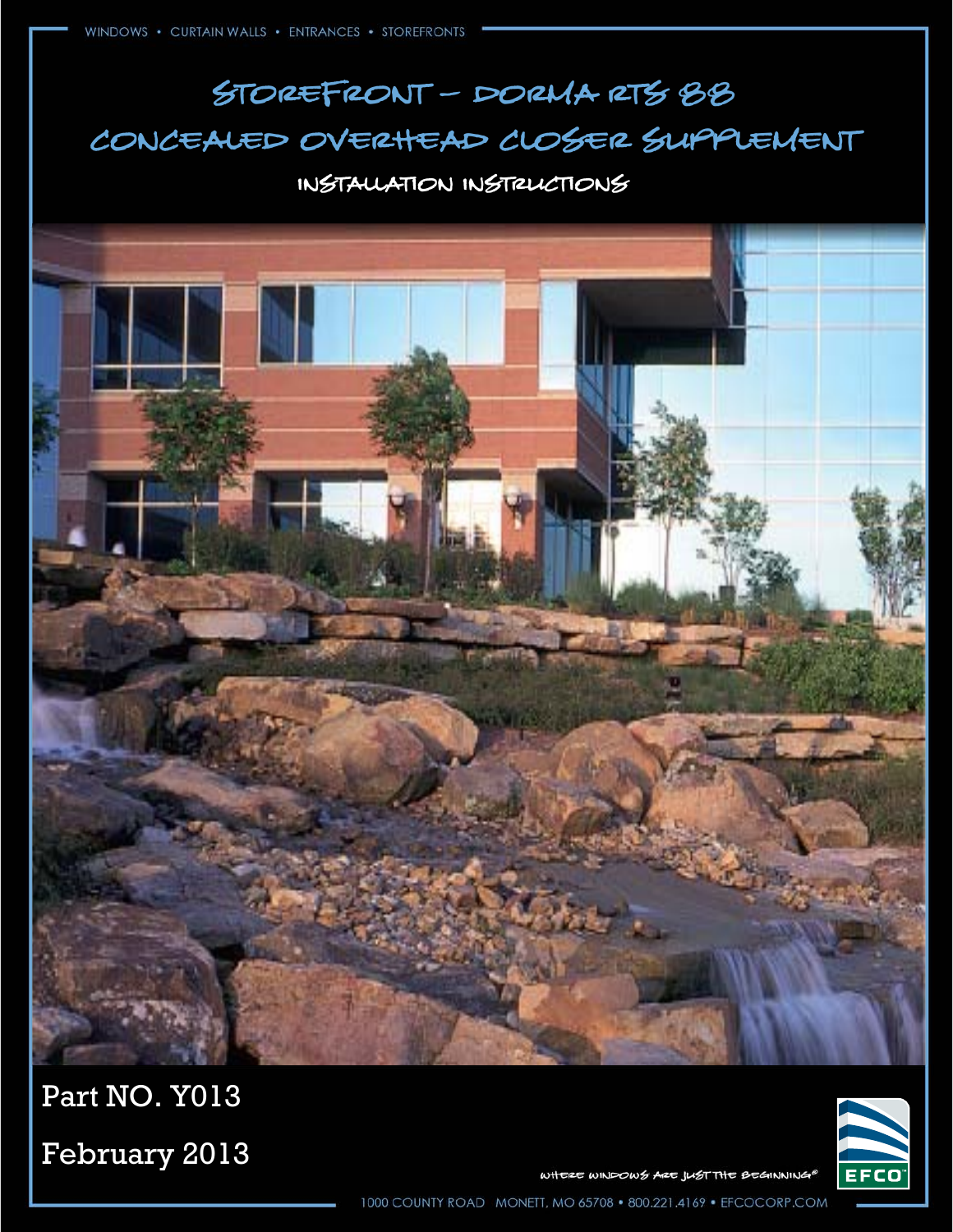# TABLE OF CONTENTS

| <b>SECTION</b> | <b>PARTS IDENTIFICATION</b>                                                                                                                                                                                                                                                                                                                                                                        | <b>PAGE 1-2</b>                                               |  |
|----------------|----------------------------------------------------------------------------------------------------------------------------------------------------------------------------------------------------------------------------------------------------------------------------------------------------------------------------------------------------------------------------------------------------|---------------------------------------------------------------|--|
| Ш              | HEADER/TRANSOM BAR INSTALLATION                                                                                                                                                                                                                                                                                                                                                                    |                                                               |  |
|                | A) BUTT HINGE, CONTINUOUS HINGE, CENTER PIVOTS<br>1) 1 3/4" AND 2" HEADER/T'BAR INSTALLATION STEPS<br>2) 4" AND 4 1/2" HEADER/T'BAR INSTALLATION STEPS<br>B) OFFSET PIVOT STEPS<br>1) 1 3/4" AND 2" HEADER/T'BAR INSTALLATION STEPS<br>2) 4" AND 4 1/2" HEADER/T'BAR INSTALLATION STEPS                                                                                                            | PAGES 3-4<br>PAGES 5-6<br>PAGE 7<br>PAGE <sub>8</sub>         |  |
| Ш              | CLOSER PREPARATION AND INSTALLATION                                                                                                                                                                                                                                                                                                                                                                |                                                               |  |
|                | A) BUTT HINGE, CONTINUOUS HINGE, CENTER PIVOTS<br>1) CLOSER PREP AND INSTALLATION STEPS FOR 1 3/4" AND 2" HDR/T'BAR<br>2) CLOSER PREP AND INSTALLATION STEPS FOR 4" AND 4 1/2" HDR/T'BAR<br><b>B) OFFSET PIVOT</b><br>1) CLOSER PREP AND INSTALLATION STEPS                                                                                                                                        | <b>PAGES 9-11</b><br><b>PAGES 12-14</b><br><b>PAGES 15-17</b> |  |
|                | <b>IV EXPLODED VIEWS</b>                                                                                                                                                                                                                                                                                                                                                                           |                                                               |  |
|                | A) BUTT HINGE AND CONTINUOUS HINGE<br><b>B) CENTER PIVOTS</b><br>C) OFFSET PIVOTS                                                                                                                                                                                                                                                                                                                  | PAGE 18<br>PAGE 19<br>PAGE 20                                 |  |
| V              | <b>DOOR INSTALLATION</b>                                                                                                                                                                                                                                                                                                                                                                           | PAGE 21                                                       |  |
| VL             | <b>CLOSER ADJUSTMENT</b>                                                                                                                                                                                                                                                                                                                                                                           | PAGE 21                                                       |  |
|                | THESE INSTRUCTIONS USE FLUSH GLAZE STOREFRONT AS A BASIS<br>FOR DETAILING. THE TRANSOM BAR PREPS WILL BE THE SAME<br>FOR ALL OTHER FRAMING SYSTEMS THAT REQUIRE A C.O.C. AND<br>HAVE A TUBULAR TRANSOM BAR TO ACCEPT THE CLOSER.<br>PLEASE CONSULT THE INSTALLATION INSTRUCTIONS FOR THE<br>PARTICULAR SYSTEM BEING INCORPORATED FOR THE TRANSOM<br>BAR AND SHEAR BLOCKS REQUIRED AS A REPLACEMENT |                                                               |  |

#### Minimizing Condensation

professional is utilized to perform an analysis of the shop drawings to recommend the best installation methods. Please contact<br>EFCO representative for information on EFCO's Thermal Analysis Services.<br>Many current installa temperature) are present. When the formation of excessive condensation is a concern, it is highly recommended that a design Condensation will form on any surface when unfavorable conditions (interior temperature and relative humidity and exterior NOTE: Please reference EFCO's "Understanding Condensation" brochure which can be obtained through your EFCO representative.

 1. Bridging system thermal break with non-thermally broken metal flashing or lintels that are exposed to the inclusive, the list of examples below illustrates conditions under which condensation is likely to occur:

exterior.

THROUGHOUT THESE INSTRUCTIONS.

- 3. Interior relative humidity levels not maintained at recommended levels, see EFCO's "Understanding 2. System exposure to cold air cavities. Condensation" brochure.
- 4. Inadequate separation between system and surrounding condition at perimeter. 5. Product combinations during the shop drawing stage that result in bridging thermal breaks of one or all products
	- involved.

JWH 8/2011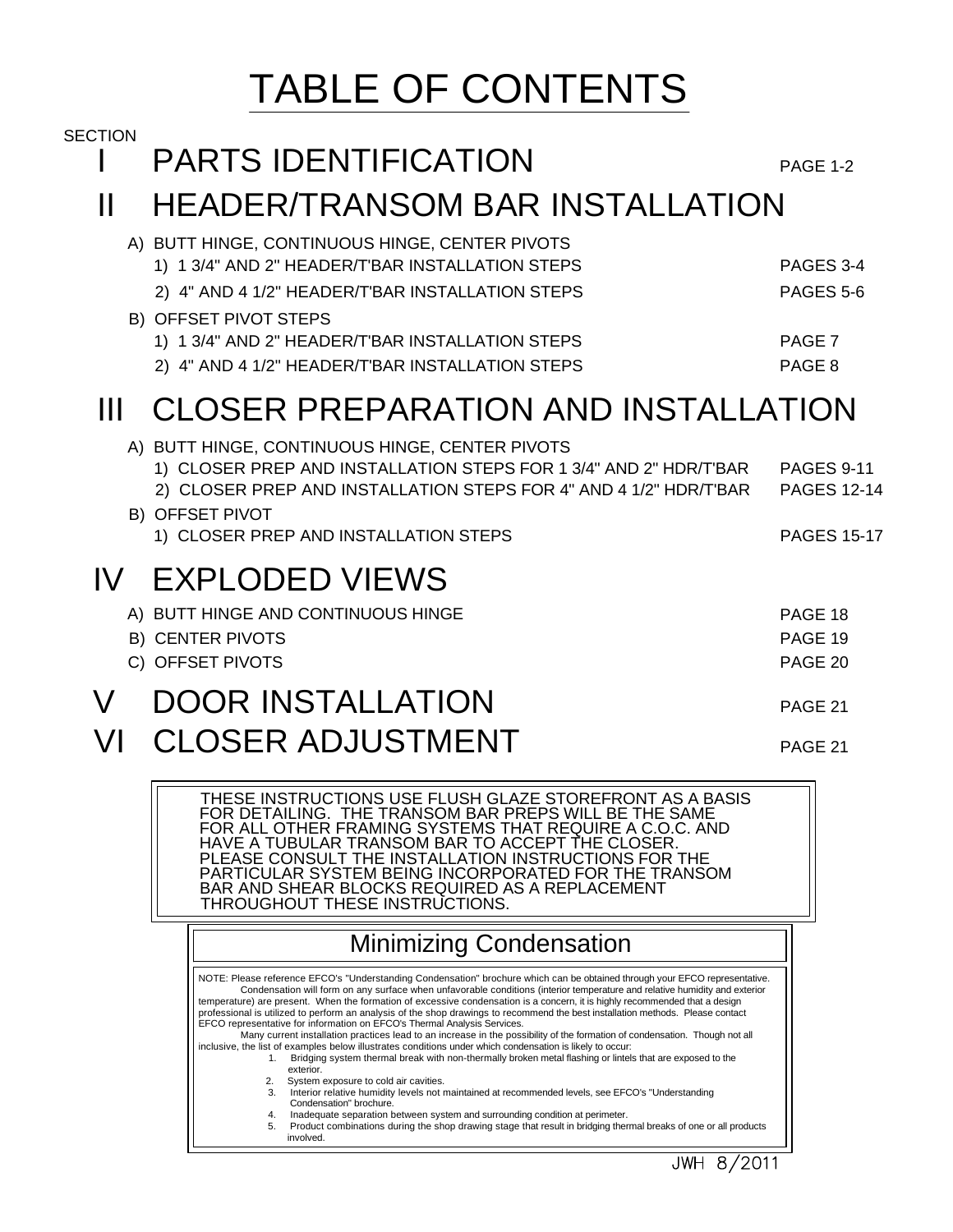# SECTION I PARTS IDENTIFICATION

CONCEALED OVERHEAD CLOSERS REQUIRE PRECISE ASSEMBLY TO FUNCTION PROPERLY. CORRECT CLOSER APPLICATION MUST BE DETERMINED (CENTER PIVOT, BUTT HINGE, GEARED HINGE OR OFFSET PIVOT) AND ASSEMBLY FOLLOWED PER THESE INSTRUCTIONS. SOME OR ALL OF THE PARTS SHOWN BELOW WILL BE REQUIRED FOR INSTALLATION OF THE C.O.C. PARTS IDENTIFICATION:

- ALL PARTS FOLLOWED BY (C) ARE INCLUDED IN THE CONCEALED OVERHEAD CLOSER PACKAGE.
- ALL PART NUMBERS ENCLOSED BY { } ARE SUPPLIED BY EFCO.
- SCREWS ARE LABELED AT DETAILS WITH EFCO PART NUMBERS ADDED.



EFCO STANDARD C.O.C. DORMA RTS 88 (C)





"F" CLIP for BUTT HINGES or GEARED

 $\overline{G}$ 



ANGLE CLIP for OFFSET PIVOTS HQ42 (C)



SHEAR BLOCK w/ SCREWS (S401 & S402) {K120} - CLR. & BRZ.







SHEAR BLOCK w/ SCREWS 4" & 4 1/2" HEADER (S402) {K173}

ANGLE CLIP w/ OFFSET PIVOTS {FT16}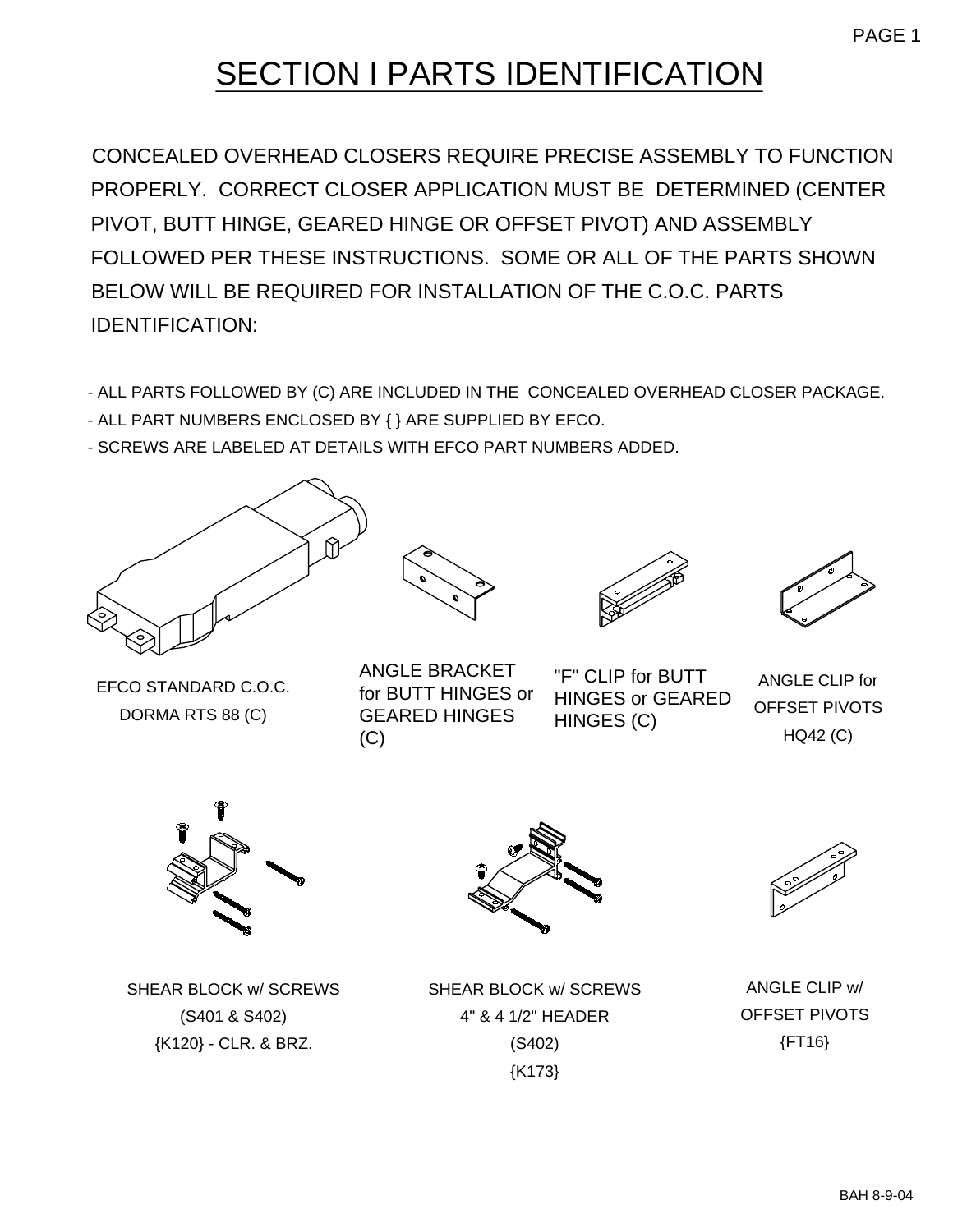# SECTION I PARTS IDENTIFICATION (CON'T)



MOUNT w/ SCREWS for 4" HEADER @ BUTT or GEARED HINGES {K497}



MOUNT w/ SPACER & SCREWS for 4 1/2" HEADER @ BUTT or GEARED HINGES {K929}



MOUNT w/ SCREWS for 4" HEADER @ CENTER PIVOTS {K498}



PAGE 2

MOUNT w/ SPACER & SCREWS for 4 1/2" HEADER @ CENTER PIVOTS {K928}



MOUNTING BLOCK w/ SCREWS for OFFSET PIVOTS {K435}



1/4" SPACER BLOCK for 2" TRANSOM BAR @ BUTT HINGES or GEARED HINGES 2 REQUIRED {F045}



1/2" SPACER BLOCK for S945 **SYSTEM** - MUST SPECIFY NOT SUPPLIED - {FT71}



COVER PLATE w/ BUTT HINGES, GEARED HINGES, or CENTER PIVOTS {K492} PKG. MILL {K495} PKG. CLR {K496} PKG. BRZ



COVER PLATE w/ OFFSET PIVOTS {FT20} RIGHT HAND MILL {FT26} LEFT HAND MILL {FU02} RIGHT HAND CLR {FU04} LEFT HAND CLR {FU03} RIGHT HAND BRZ {FU05} LEFT HAND BRZ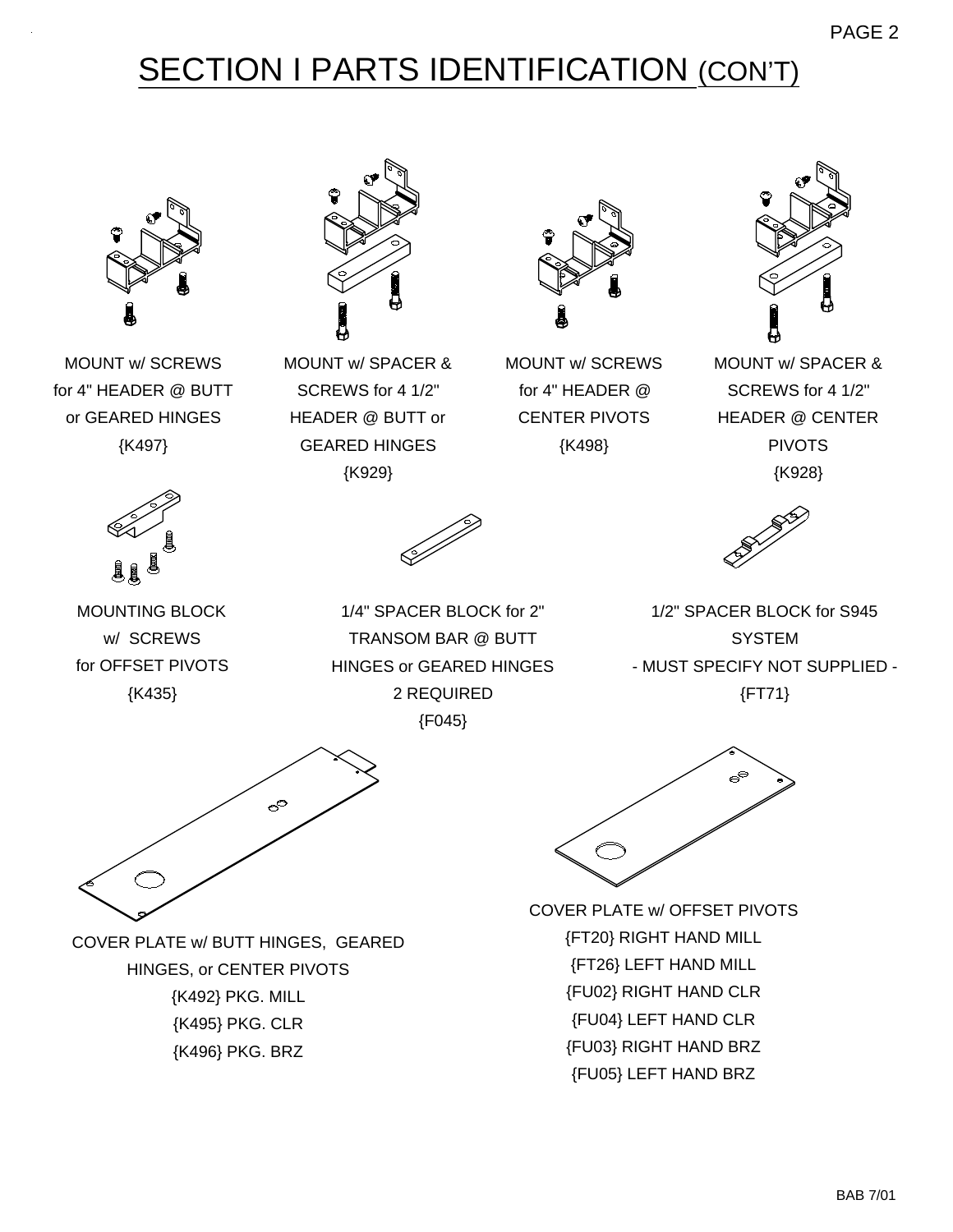#### PAGE 3

# SECTION II HEADER/TRANSOM BAR INSTALLATION

THE BUTT HINGE AND GEARED HINGE APPLICATION HEADER PREPS ARE IDENTICAL. THE CENTER PIVOT AND OFFSET PIVOT APPLICATION HEADER PREP ARE NOT, DUE TO THE DIFFERING CLOSER LOCATIONS. THE BUTT HINGE, GEARED HINGE, AND CENTER PIVOT INSTALLATION PROCESS IS IDENTICAL. PLEASE FOLLOW THE CORRECT INSTRUCTIONS FOR YOUR C.O.C. APPLICATION.

#### A. BUTT HINGE, CONTINUOUS HINGE, AND CENTER PIVOTS

#### 1. 1 3/4" OR 2" HEADER/T'BAR INSTALLATION STEPS

A. ATTACH THE DORMA "F" CLIP TO THE HEADER/TRANSOM BAR WITH TWO #10-32x5/8" PL-FH-MS.

B. PLACE TWO 1/4-20x1" PL-FH-MS THROUGH THE HOLES IN THE HEADER/T-BAR AND SECURE THEM WITH TWO 1/4"-20 HEX NUTS AND LOCK WASHERS. PLACE THE ANGLE BRACKET ON THE THREADS THAT EXTEND PAST THE NUTS AND SECURE WITH TWO MORE 1 /4"-20 HEX NUTS AND LOCK WASHERS.

C. APPLICATIONS WITH A 2" HEADER/T-BAR:

ONE SPACER BLOCK {F045} MUST BE USED BETWEEN THE "F" CLIP AND THE HEADER/T-BAR. USE TWO #10-32x5/8" PL-FH-MS TO FASTEN THE ASSEMBLY INTO PLACE.

D. APPLICATIONS WITH A 2" HDR/T-BAR:

USE TWO 1/4-20x1" PL-FH-MS THROUGH THE HOLES IN THE HEADER/T-BAR TO SECURE ONE SPACER BLOCK {F045} WITH TWO 1/4"-20 HEX NUTS AND LOCK WASHERS. PLACE THE ANGLE BRACKET ON THE THREADS THAT EXTEND PAST THE NUTS AND SECURE WITH TWO MORE 1/4"-20 HEX NUTS AND LOCK WASHERS.

E. COAT BOTH ENDS OF THE HDR/T-BAR WITH BUTYL TYPE SEALANT AND FASTEN THE "F" CLIP(S) TO THE HINGE/PIVOT JAMB(S) WITH THREE #8-32x5/8" PL-PH-MS EACH.

F. AT SINGLE DOORS LOCATE THE HDR/T-BAR ON THE SHEAR BLOCK {K120} AT THE LOCK JAMB AND FASTEN INTO PLACE WITH SUPPLIED SCREWS.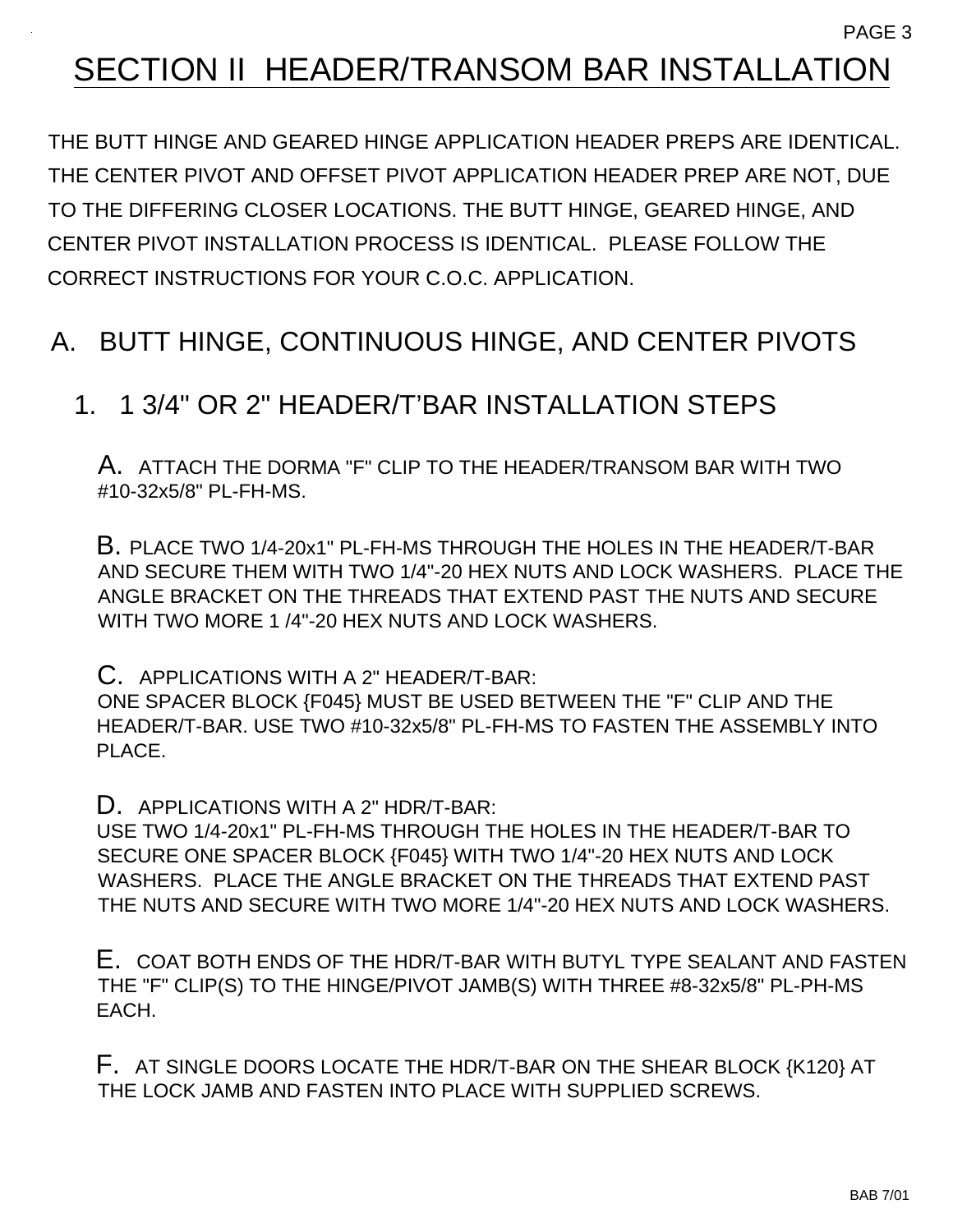# SECTION II HEADER/TRANSOM BAR

### INSTALLATION (CON'T)

#### A. BUTT HINGE, CONTINUOUS HINGE, AND CENTER PIVOTS (CON'T)

#### 1. 1 3/4" OR 2" HEADER/T'BAR INSTALLATION STEPS (CON'T)

#### NOTE: 2" HEADER/T'BAR PREPARATION (SHOWN) 1 3/4" HEADER/T'BAR PREPARATION SIMILAR FOR SINGLE DOORS AT LOCK JAMB USE K120 SHEAR BLOCK

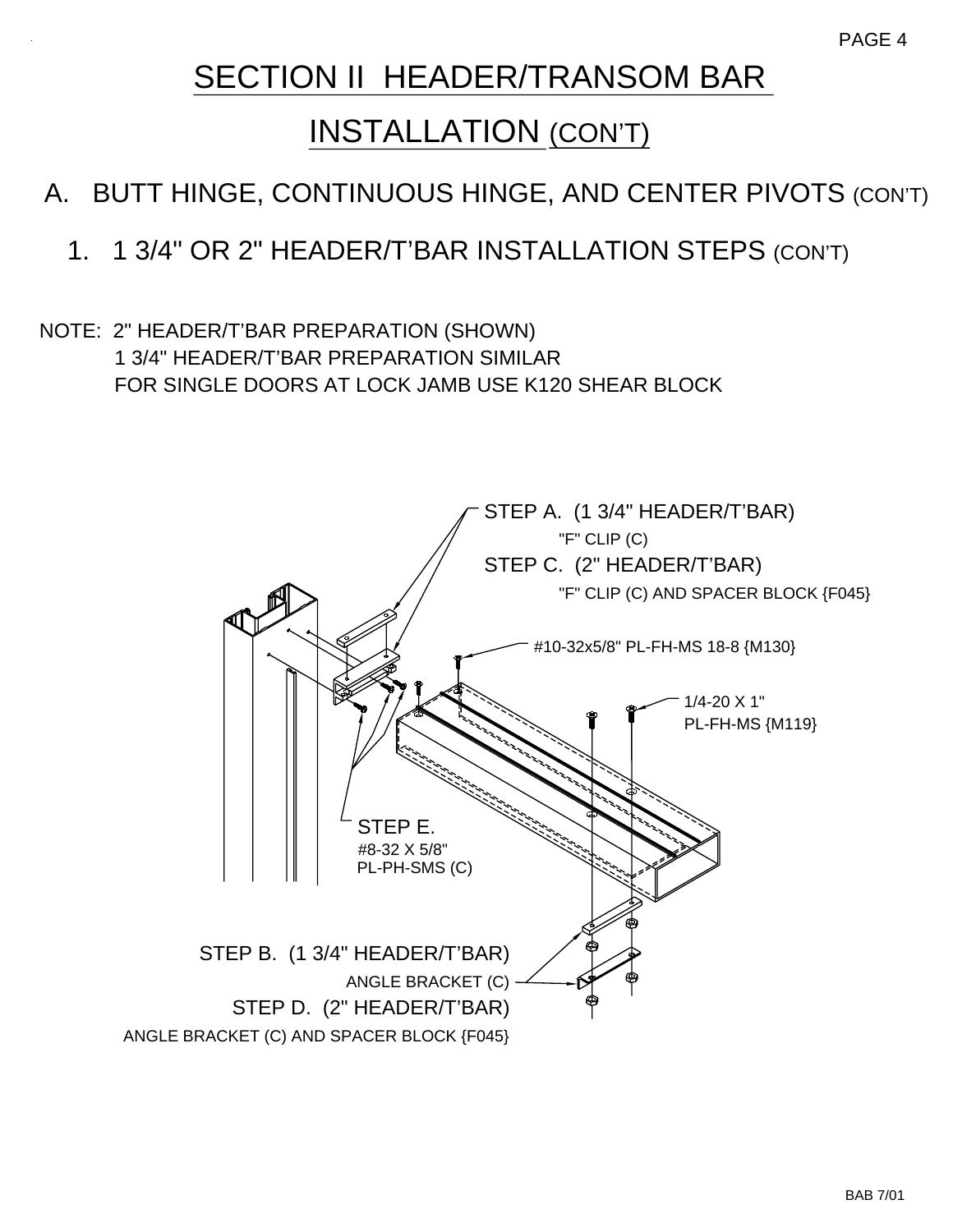# SECTION II HEADER/TRANSOM BAR INSTALLATION (CON'T)

#### A. BUTT HINGE, CONTINUOUS HINGE, AND CENTER PIVOTS (CON'T)

#### 2. 4" OR 4 1/2" HEADER/T'BAR INSTALLATION STEPS

A. ATTACH THE SHEAR BLOCK (K173) TO THE HINGE/PIVOT JAMB(S) WITH THREE #8-15X1 3/4" PL-PH-SMS {S100}.

B. REPEAT STEP 1 ON THE LOCK JAMB(S).

C. ATTACH THE DORMA "F" CLIP TO THE HINGE/PIVOT JAMB(S) WITH TWO #10-32x5/8" PH-MS (C).

D. COAT BOTH ENDS OF THE HEADER/TRANSOM BAR WITH BUTYL TYPE SEALANT AND INSTALL IT OVER THE SHEAR BLOCKS.

E. FASTEN THE HEADER/TRANSOM BAR AT THE HINGE/PIVOT JAMB(S) TO THE SHEAR BLOCK WITH TWO #12-11 X 1/2" PL-RH-SMS 18-8 A {STB9}.

F. REPEAT STEP E. ON THE LOCK JAMB(S).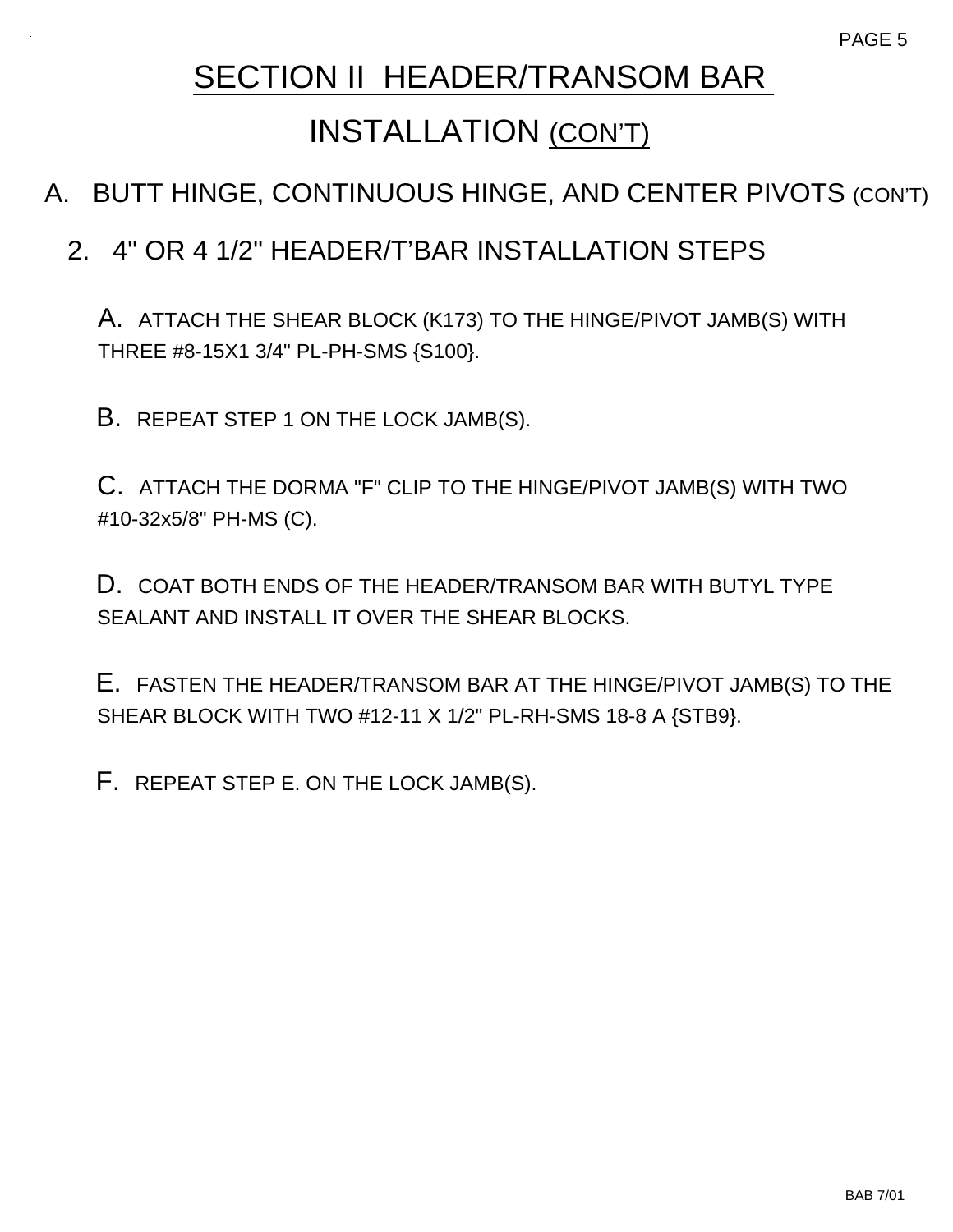# SECTION II HEADER/TRANSOM BAR

# INSTALLATION (CON'T)

### A. BUTT HINGE, CONTINUOUS HINGE, AND CENTER PIVOTS (CON'T)

1. 4" OR 4 1/2" HEADER/T'BAR INSTALLATION STEPS (CON'T)

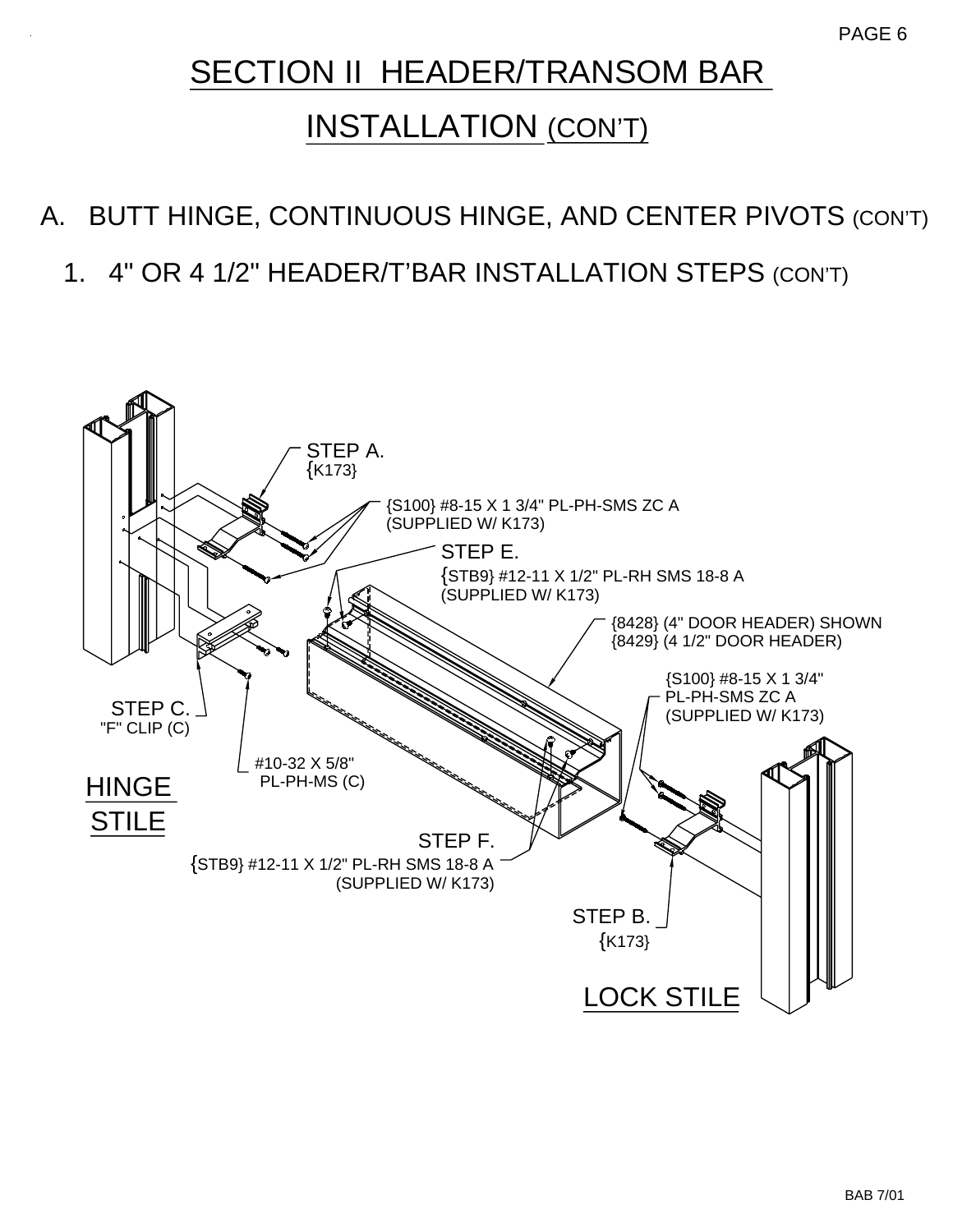# SECTION II HEADER/TRANSOM BAR

# INSTALLATION (CON'T)

#### B. OFFSET PIVOTS

#### 2. 1 3/4" OR 2" HEADER/T'BAR INSTALLATION STEPS

A. ATTACH ANGLE CLIP {FT16} TO THE HEADER/T'BAR WITH TWO #10-32X5/8' FH-MS.

B. APPLICATIONS WITH A 2" HEADER/T'BAR:

ONE SPACER BLOCK {F045} MUST BE USED BETWEEN THE ANGLE CLIP {FT16} AND THE HEADER/T'BAR. USE TWO #10-32X5/8" FH-MS TO FASTEN THE ASSEMBLY INTO PLACE.

C. COAT THE ENDS OF THE HEADER/T'BAR WITH BUTYL TYPE SEALANT AND FASTEN THE ANGLE CLIP(S) {FT16} AND THE HEADER/T'BAR TO THE HINGE/PIVOT JAMB(S) WITH THREE #8-32X5/8" PL-PH-SMS.

#### D. AT SINGLE DOORS:

LOCATE THE HEADER/T'BAR ON THE SHEAR BLOCK AT THE LOCK JAMB AND FASTEN IN PLACE WITH THE SUPPLIED SCREWS.

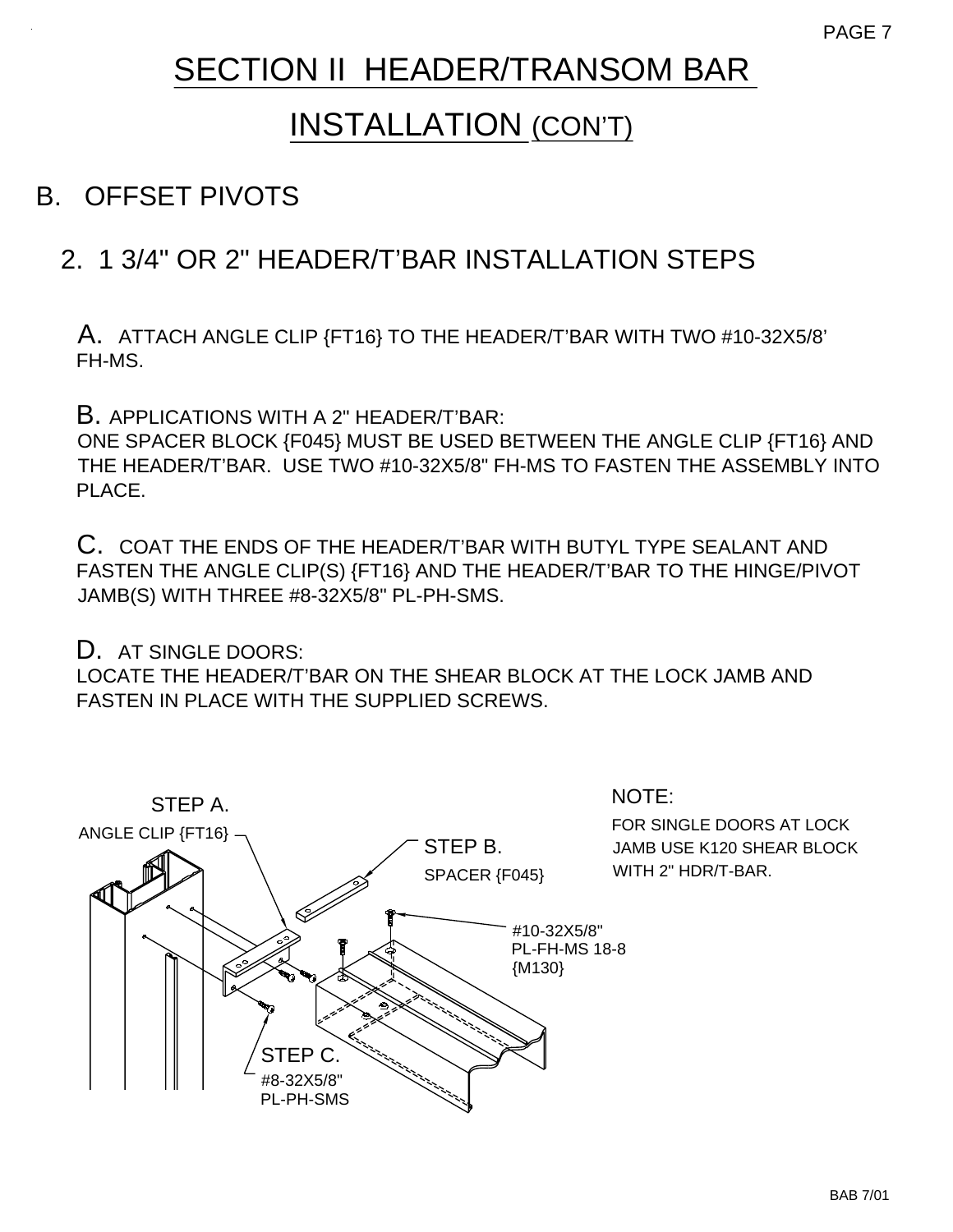# SECTION II HEADER/TRANSOM BAR AND CLOSER

# PREPARATION AND INSTALLATION (CON'T)

B. OFFSET PIVOTS (CON'T)

#### 2. 4" OR 4 1/2" HEADER/T'BAR INSTALLATION STEPS

A. ATTACH THE SHEAR BLOCK (K173) TO THE HINGE/PIVOT JAMB(S) WITH THREE #8-15X1 3/4" PL-PH-SMS {S100}.

B. REPEAT STEP A ON THE LOCK JAMB(S).

C. COAT BOTH ENDS OF THE HEADER/TRANSOM BAR WITH BUTYL TYPE SEALANT AND INSTALL IT OVER THE SHEAR BLOCKS.

D. FASTEN THE HEADER/TRANSOM BAR AT THE HINGE/PIVOT JAMB(S) TO THE SHEAR BLOCK WITH TWO #12-11 X 1/2" PL-RH-SMS 18-8 A {STB9}.

E. REPEAT STEP D. ON THE LOCK JAMB(S).

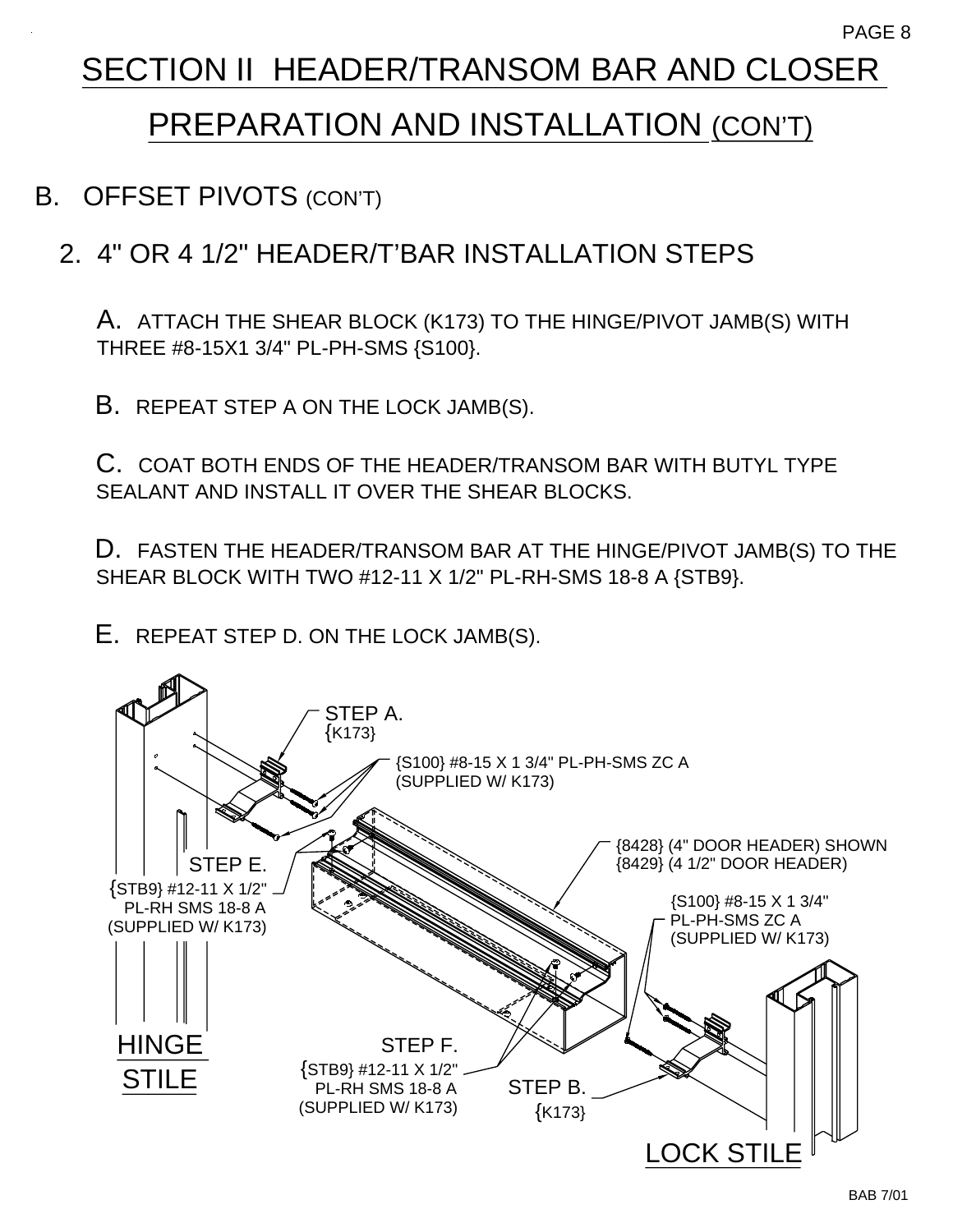# INSTALLATION

## A. BUTT HINGE, CONTINUOUS HINGE, CENTER PIVOTS

#### 1. CLOSER PREP AND INSTALLATION STEPS FOR 1 3/4" AND 2" HEADER/T'BAR

A. THREAD TWO 1/4-20 X 5/8" FILLISTER HEAD MACHINE SCREWS (SUPPLIED BY DORMA) APPROX. TWO TO THREE TURNS INTO THE THREADED HOLES ON THE HINGE/PIVOT SIDE OF THE CLOSER. LEAVE LOOSE UNTIL THE CLOSER IS INSTALLED IN THE "F" CLIP.

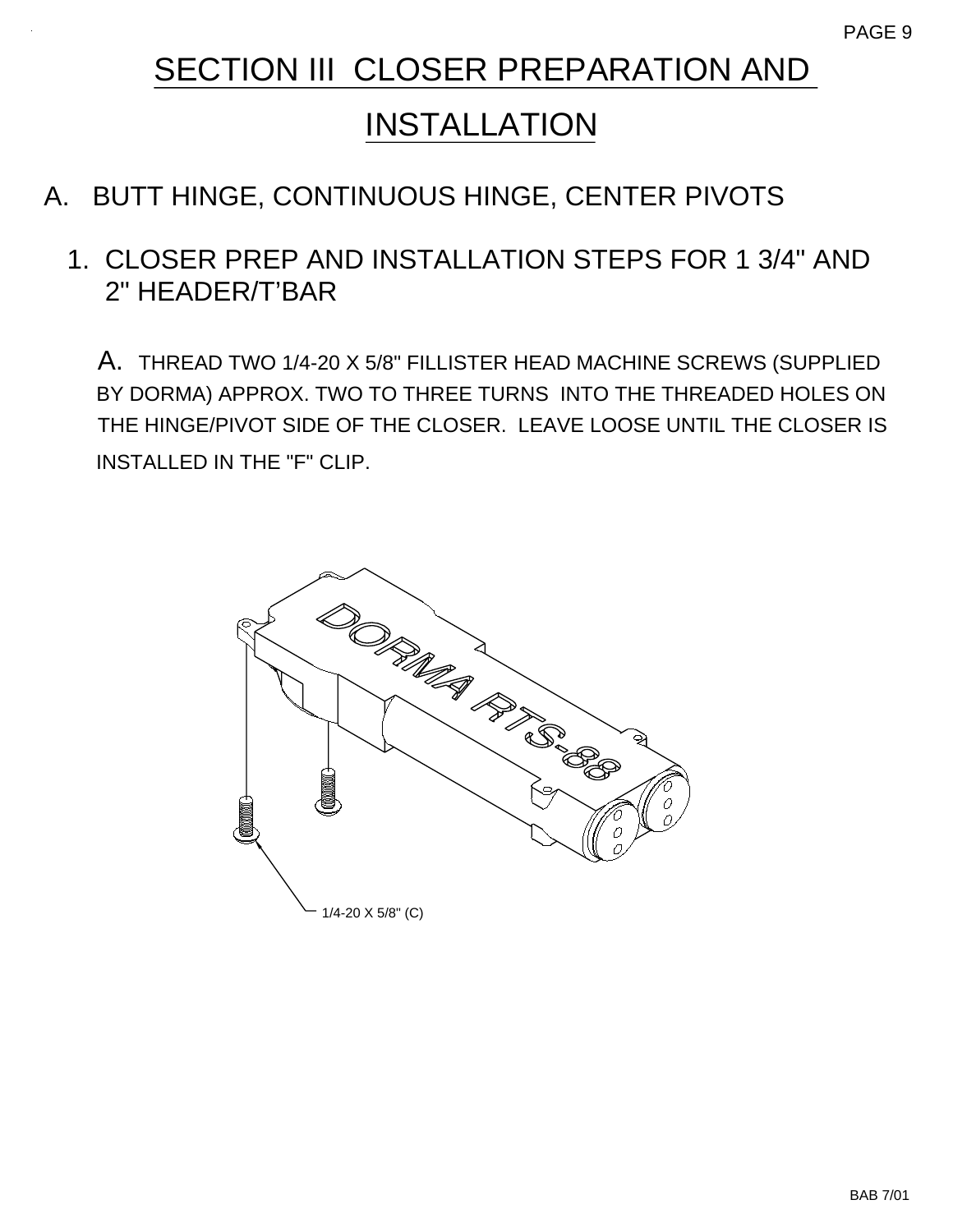# INSTALLATION (CON'T)

#### A. BUTT HINGE, CONTINUOUS HINGE, CENTER PIVOTS (CON'T)

 1. CLOSER PREP AND INSTALLATION STEPS FOR 1 3/4" AND 2" HEADER/T'BAR (CON'T)

INSTALLATION OF THE CLOSER IS IDENTICAL FOR THE 1 3/4" AND 2" HEADERS. THE 2" HEADER IS SHOWN IN THE FOLLOWING DETAILS.

B. WHILE HOLDING THE CLOSER AT A 15˚ ANGLE TO THE HDR/T-BAR, INSERT THE CLOSER MOUNTING LUGS INTO THE "F" CLIP AND RAISE THE OPPOSITE END OF THE CLOSER TO ALIGN THE ANGLE CLIP SCREW HOLES WITH THE THREADED HOLES IN THE CLOSER END. SECURE THE CLOSER IN PLACE WITH TWO 1/4-20 HEX BOLTS AND WASHERS.

C. TIGHTEN THE FILLISTER HEAD SCREWS AND RECHECK TO MAKE SURE THAT ALL SCREWS / NUTS ARE TIGHT.

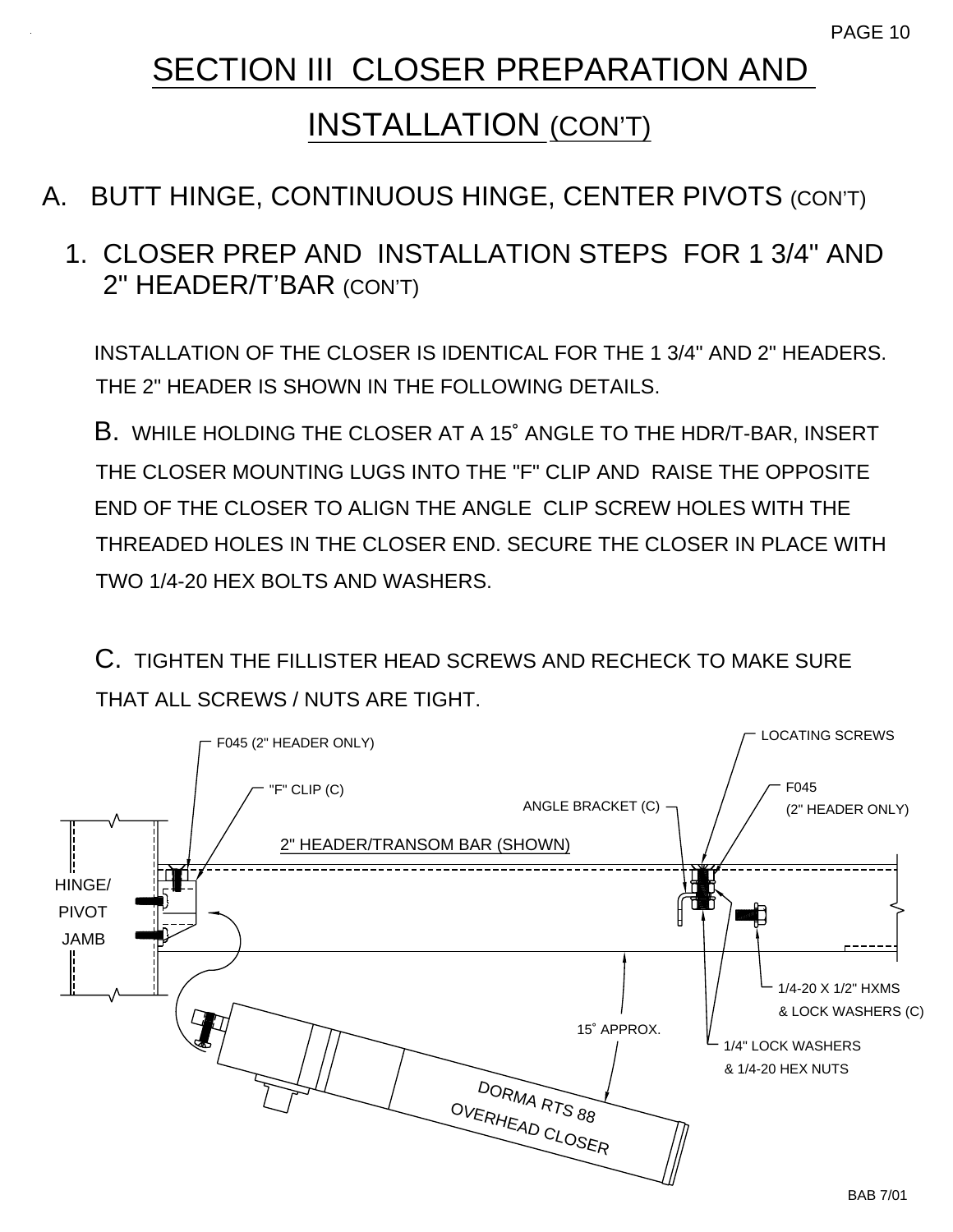## INSTALLATION (CON'T)

#### A. BUTT HINGE, CONTINUOUS HINGE, CENTER PIVOTS (CON'T)

#### 1. CLOSER PREP AND INSTALLATION FOR 1 3/4" AND 2" HEADER/T'BAR (CON'T)

D. LOCATE THE C.O.C. COVER PLATE INTO THE HEADER/TRANSOM BAR CUTOUT AND FASTEN THE COVER PLATE INTO PLACE WITH THE SUPPLIED SCREWS THAT WILL THREAD INTO THE 'F' CLIP.



E. ATTACH THE DOOR STOP / SLIDE ARM COVER IN THE CORRECT LOCATION TO LINE UP WITH THE DOOR STOPS AT THE JAMBS.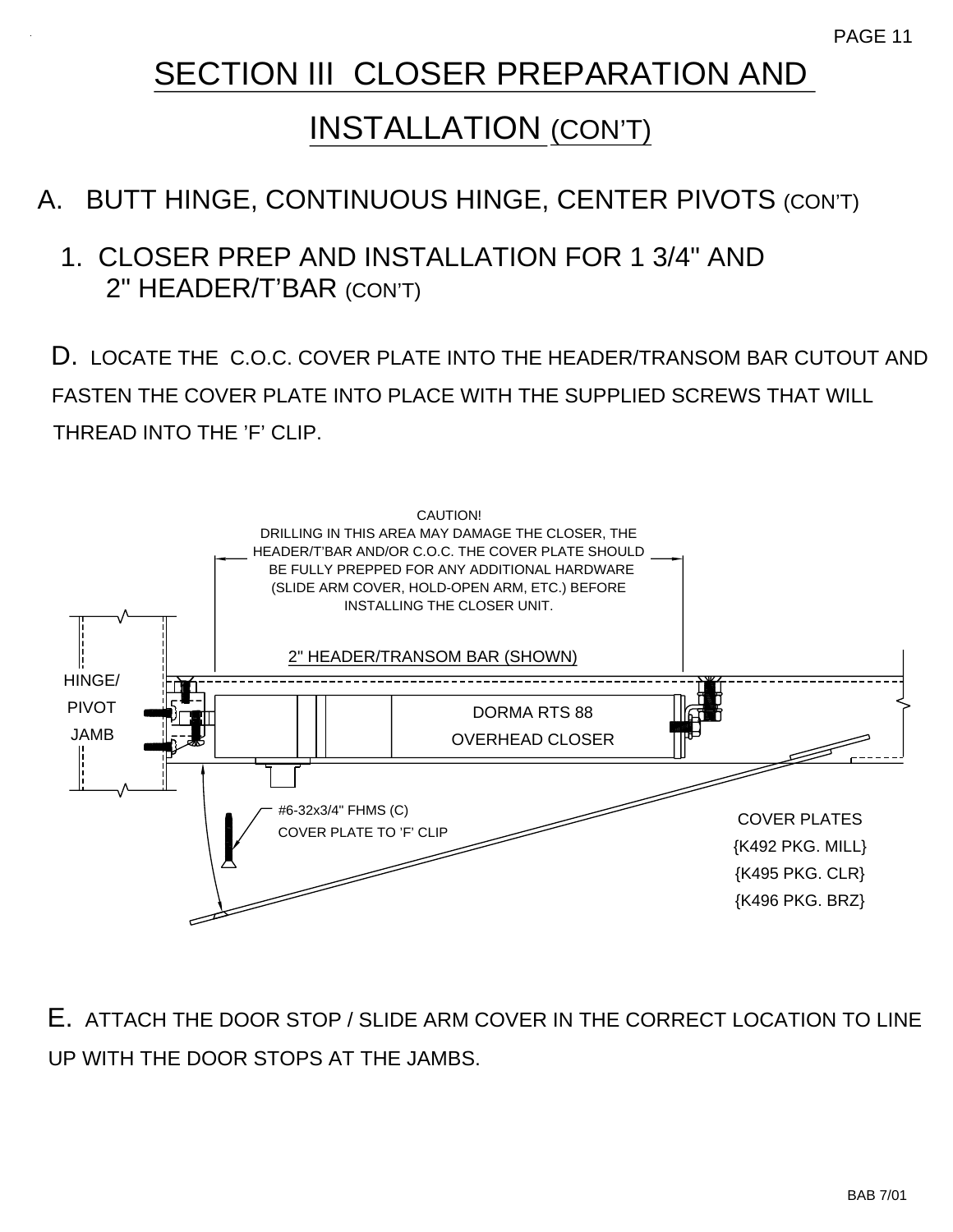# INSTALLATION (CON'T)

#### A. BUTT HINGE, CONTINUOUS HINGE, CENTER PIVOTS (CON'T)

#### 2. CLOSER PREP AND INSTALLATION STEPS FOR 4" AND 4 1/2" HEADER/T'BAR

A. THREAD TWO 1/4-20 X 5/8" FILLISTER HEAD MACHINE SCREW (SUPPLIED BY DORMA) APPROX. TWO TO THREE TURNS INTO THE THREADED HOLES ON THE HINGE/PIVOT SIDE OF THE CLOSER. LEAVE LOOSE UNTIL THE CLOSER IS INSTALLED IN THE "F" CLIP.

B. FASTEN THE DORMA ANGLE BRACKET TO THE CLOSER USING THE 1/4"-20 BOLTS AND WASHERS, SUPPLIED WITH THE CLOSER.

C. 4" HEADER/TRANSOM BAR:

FASTEN THE MOUNT {K497 OR K498} TO THE ANGLE BRACKET USING THE TWO 1/4"-20 X 5/8" HEX BOLTS {ISS1}, SUPPLIED WITH THE K497. USE THE 1/4"-20 LOCK WASHERS AND 1/4"-20 NUTS THAT ARE SUPPLIED WITH THE CLOSER.

4 1/2" HEADER/TRANSOM BAR:

FASTEN THE MOUNT {K929 OR K928} TO THE ANGLE BRACKET, PLACING THE SPACER BLOCK (SUPPLIED WITH THE K929) BETWEEN THE ANGLE BRACKET AND THE MOUNT, USING THE TWO 1/4"-20 X 1 1/4" HEX BOLTS {IHP9}, SUPPLIED WITH THE K929. USE THE 1/4"-20 LOCK WASHERS AND 1/4"-20 NUTS THAT ARE SUPPLIED WITH THE CLOSER.

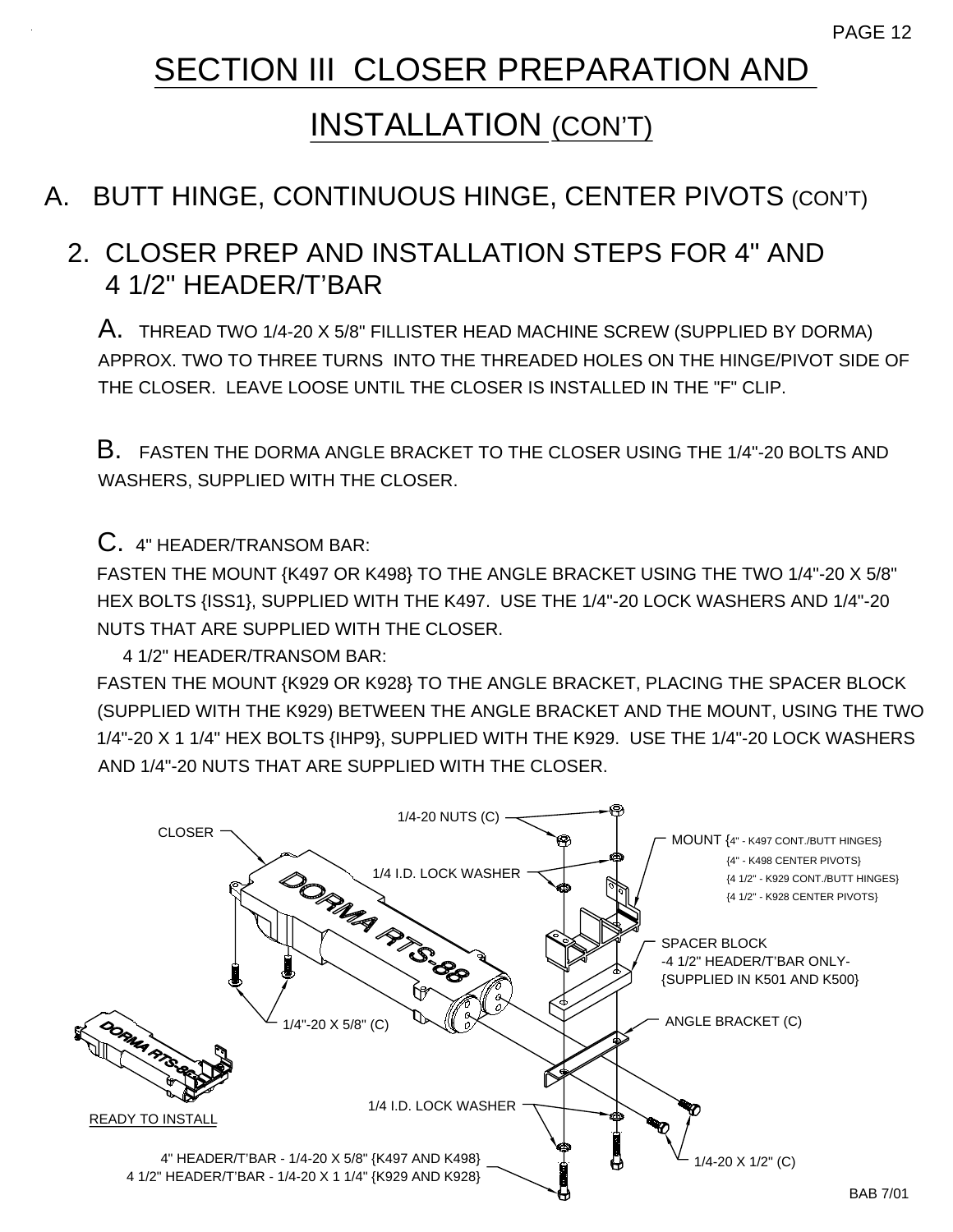# INSTALLATION (CON'T)

#### A. BUTT HINGE, CONTINUOUS HINGE, CENTER PIVOTS (CON'T)

#### 2. CLOSER PREP AND INSTALLATION STEPS FOR 4" AND 4 1/2" HEADER/T'BAR (CON'T)

INSTALLATION OF THE CLOSER IS IDENTICAL FOR THE 4" AND 4 1/2" HEADERS. THE 4 1/2" HEADER IS SHOWN IN THE FOLLOWING DETAILS.

D. WHILE HOLDING THE CLOSER AT A 15˚ ANGLE TO THE HDR/T-BAR, INSERT THE CLOSER MOUNTING LUGS INTO THE "F" CLIP AND RAISE THE OPPOSITE END OF THE CLOSER TO ALIGN THE MOUNT SCREW HOLES WITH THE PREP IN THE HEADER/T'BAR. SECURE THE CLOSER IN PLACE WITH TWO #12-11 X 1/2" PL-RH-SMS {STB9}.

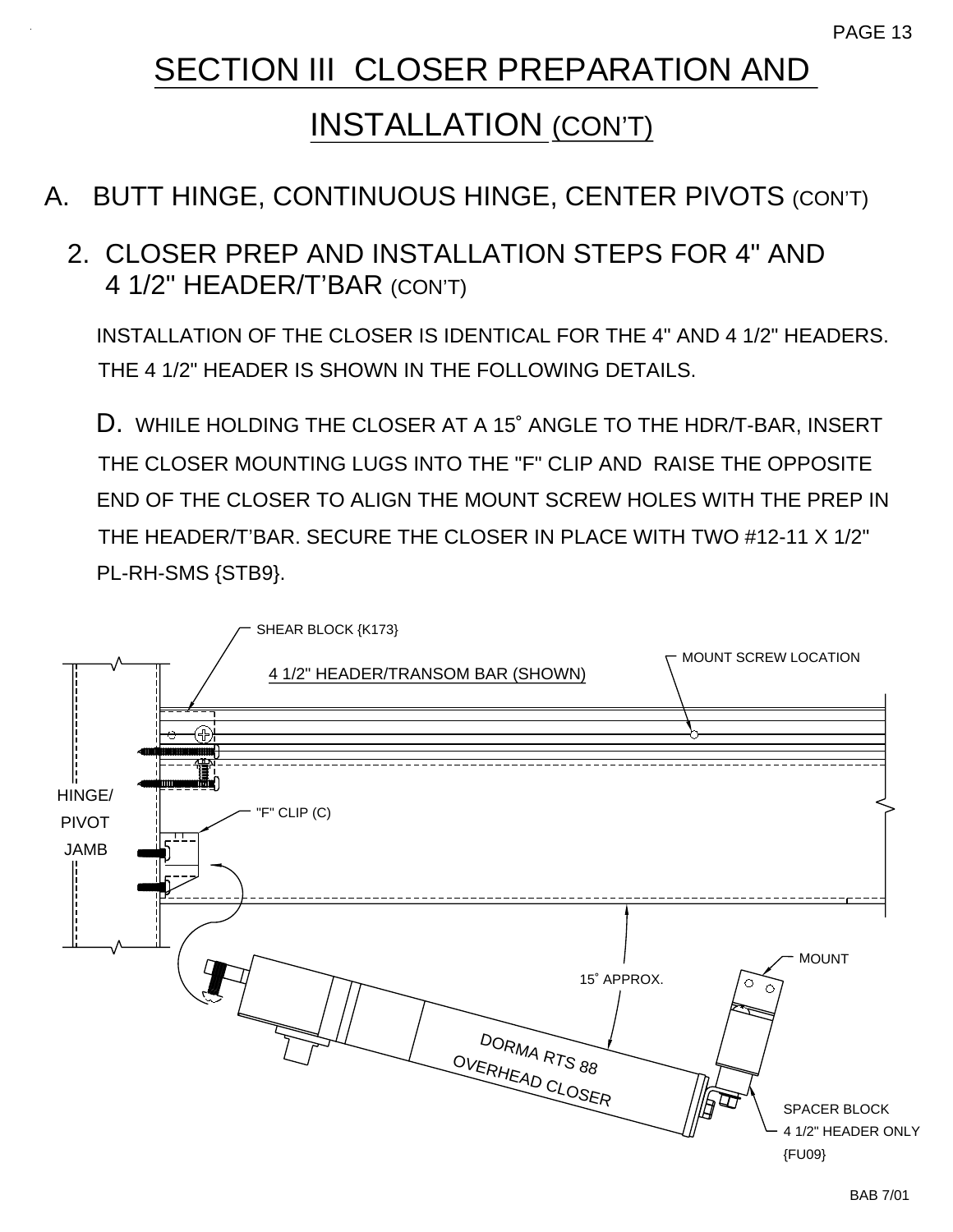## INSTALLATION (CON'T)

### A. BUTT HINGE, CONTINUOUS HINGE, AND CENTER PIVOTS (CON'T)

#### 2. CLOSER PREP AND INSTALLATION STEPS FOR 4" AND 4 1/2" HEADER/T'BAR (CON'T)

E. TIGHTEN THE FILLISTER HEAD SCREWS AND RECHECK TO MAKE SURE THAT ALL SCREWS / NUTS ARE TIGHT.

F. LOCATE THE C.O.C. COVER PLATE INTO THE HEADER/TRANSOM BAR CUTOUT AND FASTEN THE COVER PLATE INTO PLACE WITH THE SUPPLIED SCREWS THAT WILL THREAD INTO THE 'F' CLIP.



4. ATTACH THE DOOR STOP / SLIDE ARM COVER IN THE CORRECT LOCATION TO LINE UP WITH THE DOOR STOPS AT THE JAMBS.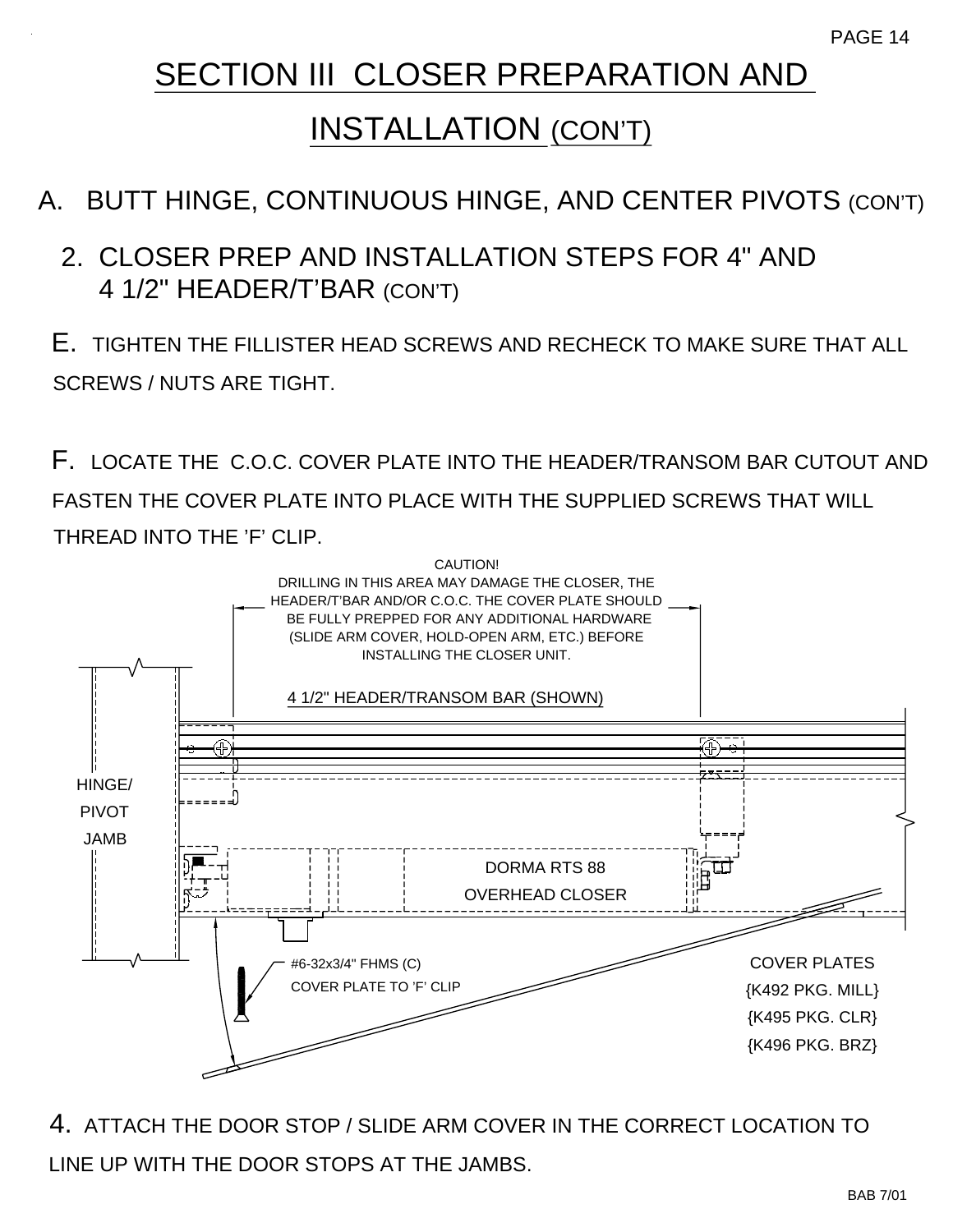# INSTALLATION (CON'T)

#### B. OFFSET PIVOTS

#### 1. CLOSER PREPARATION AND INSTALLATION STEPS

A. ATTACH THE MOUNTING BLOCK TO THE CLOSER WITH TWO #12-24X3/4" FH-MS THROUGH THE BLOCK AND INTO THE CLOSER AS SHOWN. RETAIN THE SCREWS THAT MATCH THE COLOR OF THE FRAME FOR ATTACHMENT OF THE ASSEMBLY TO THE HEADER/T-BAR.

B. ATTACH THE ANGLE CLIP TO THE CLOSER WITH TWO 1/4"-20X5/8" BOLTS WITH LOCK WASHERS THROUGH THE ANGLE CLIP AND INTO THE CLOSER AS SHOWN.

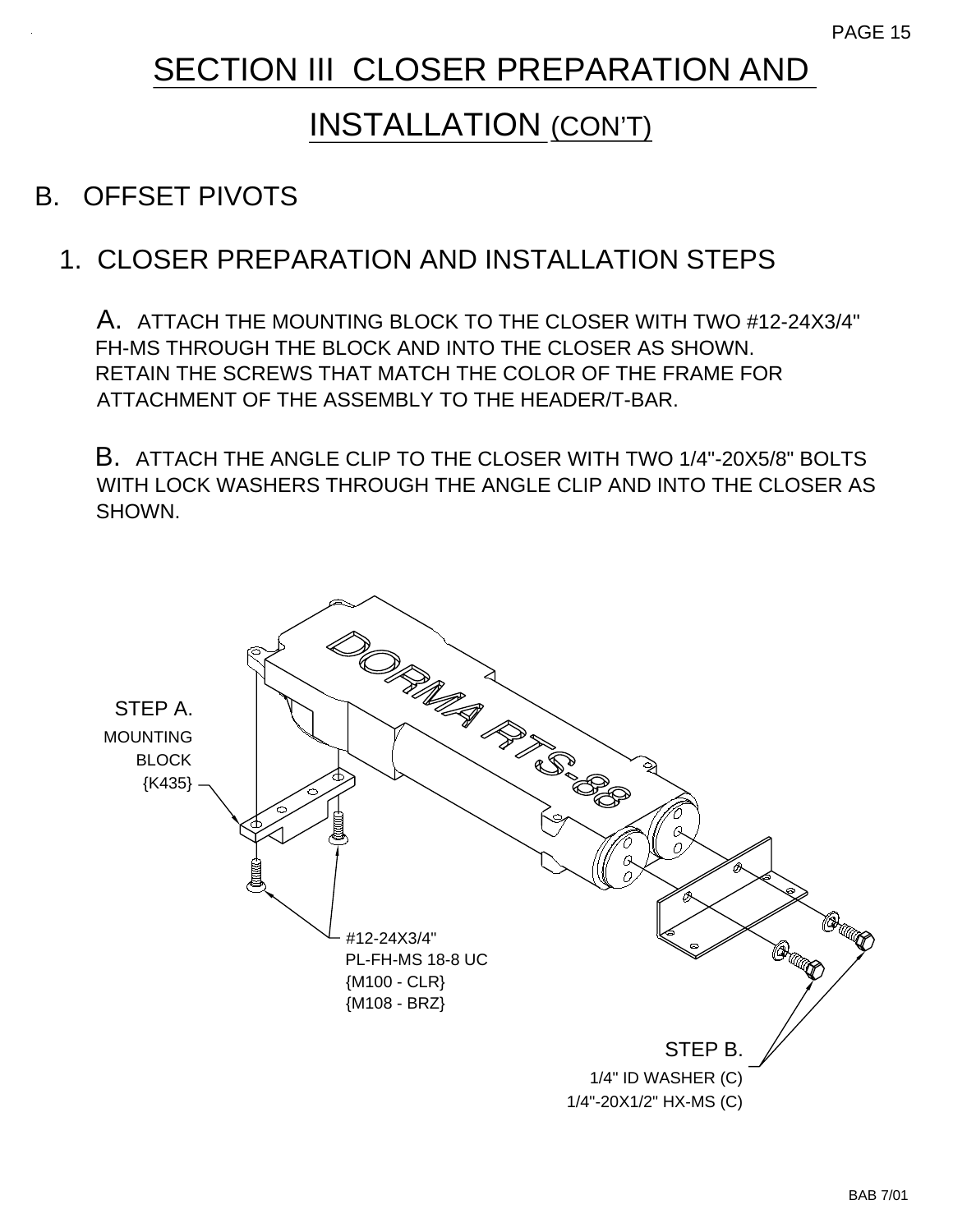# INSTALLATION (CON'T)

#### B. OFFSET PIVOTS (CON'T)

#### 1. CLOSER PREPARATION AND INSTALLATION STEPS

C. INSERT THE CLOSER, WITH THE ANGLE CLIP AND THE SPACER BLOCK ATTACHED (402 ONLY), INTO THE TRANSOM BAR. LOCATE THE SPACER BLOCK OVER THE PREPPED HOLES IN THE TRANSOM BAR AND ATTACH WITH TWO #12-24X3/4" FH-MS.

D. SECURE THE CLOSER IN PLACE WITH TWO #10-32X5/8" FH-MS INTO THE ANGLE CLIP AT THE OPPOSITE END.



NOTE: THE FINISH ON THE ATTACHMENT SCREWS SHOULD MATCH THE FRAME'S FINISH.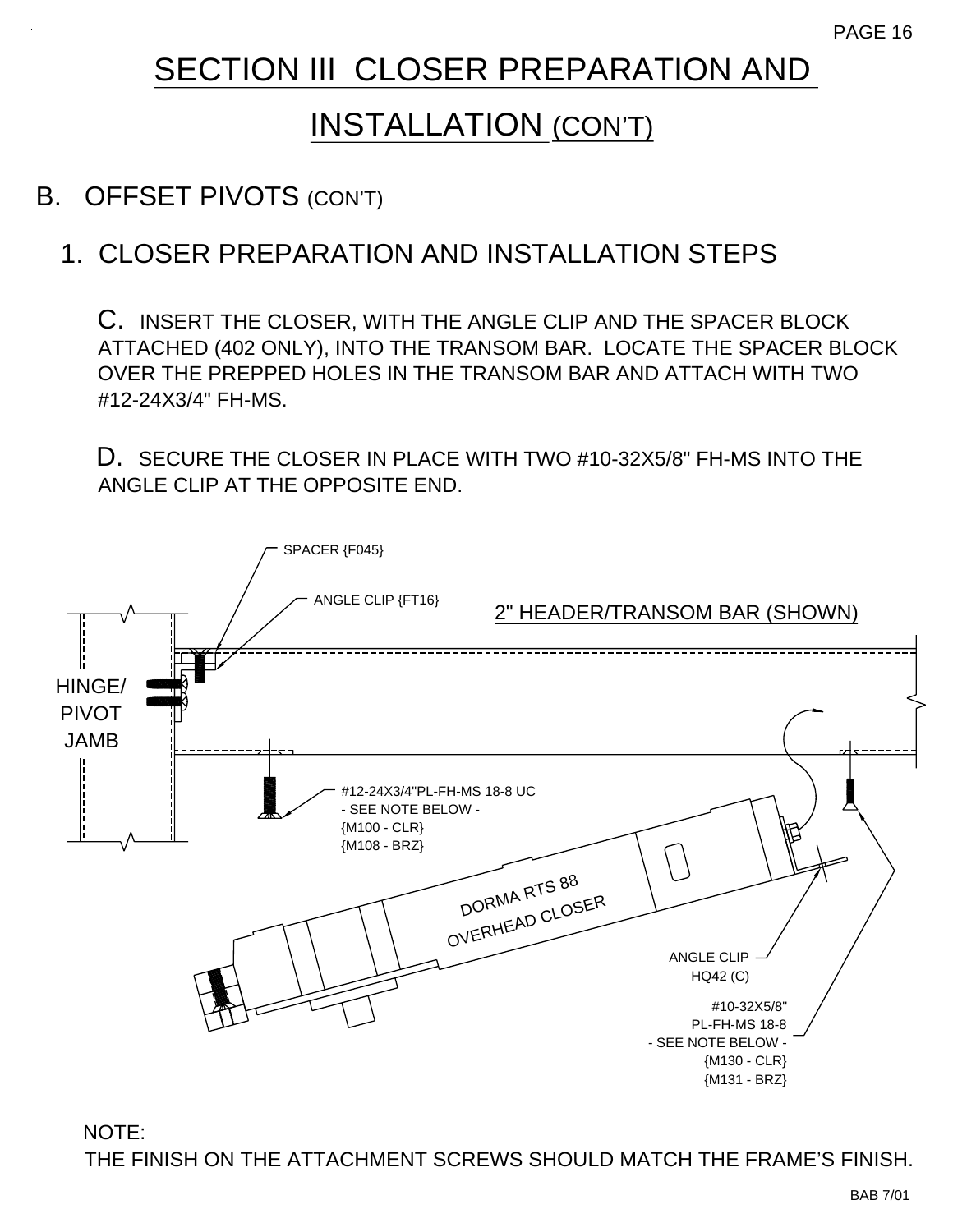# INSTALLATION (CON'T)

#### B. OFFSET PIVOTS (CON'T)

#### 1. CLOSER PREPARATION AND INSTALLATION STEPS (CON'T)

#### E. TIGHTEN THE FLAT HEAD SCREWS AND RECHECK TO MAKE SURE THAT ALL SCREWS AND NUTS ARE TIGHT.



F. LOCATE THE C.O.C. COVER PLATE INTO THE HEADER/T'BAR CUTOUT AND FASTEN THE COVER PLATE IN PLACE WITH THE SUPPLIED FASTENERS AT THE ANGLE CLIP END.

NOTE: THE DOOR STOP/SLIDE ARM COVER WILL RETAIN THE SPINDLE END OF THE COVER, WHEN IT IS ATTACHED.

G. ATTACH THE DOOR STOP/SLIDE ARM COVER IN THE CORRECT LOCATION TO LINE UP WITH THE DOOR STOPS AT THE JAMBS.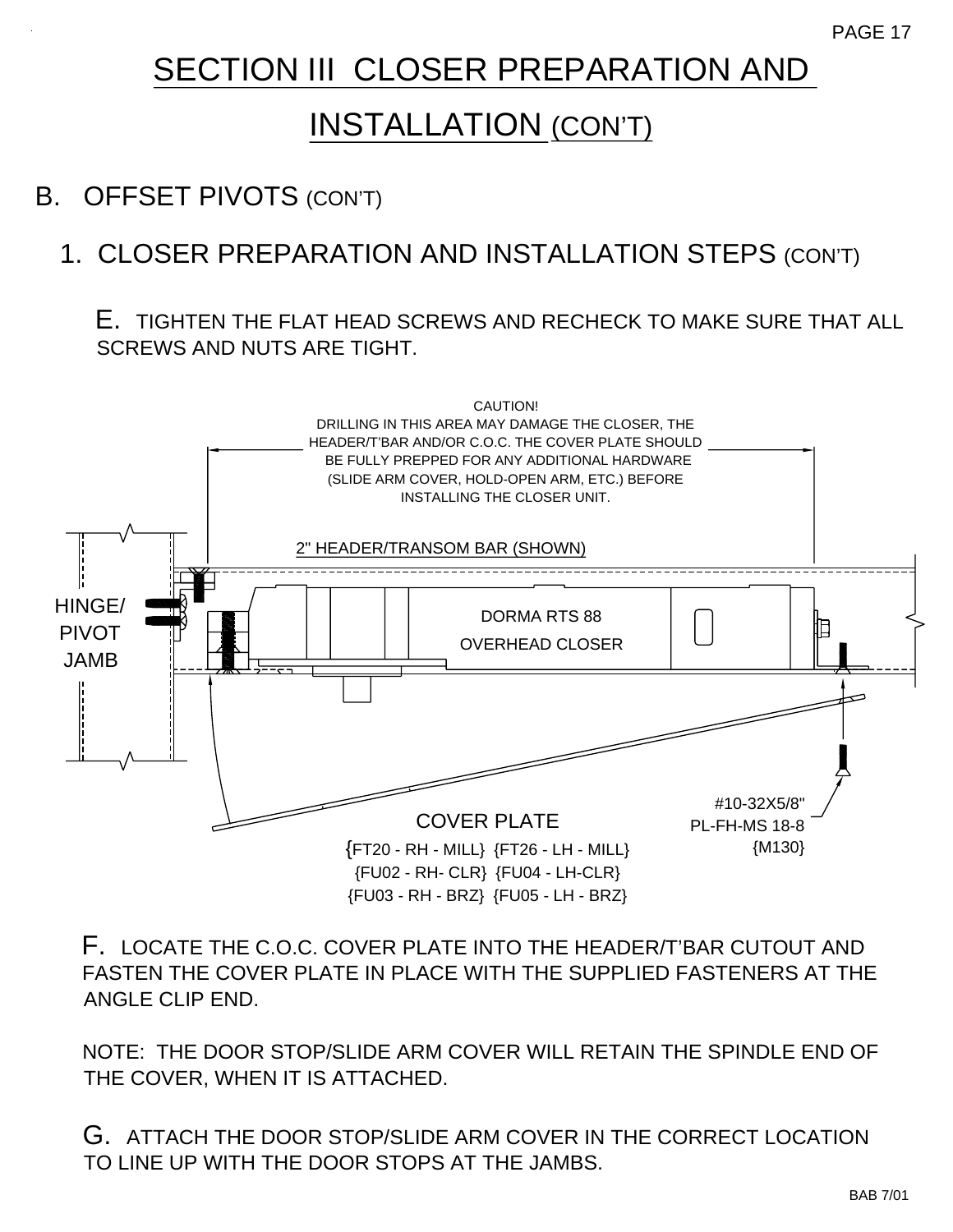# SECTION IV EXPLODED VIEWS

#### A. BUTT HINGE AND CONTINUOUS HINGE

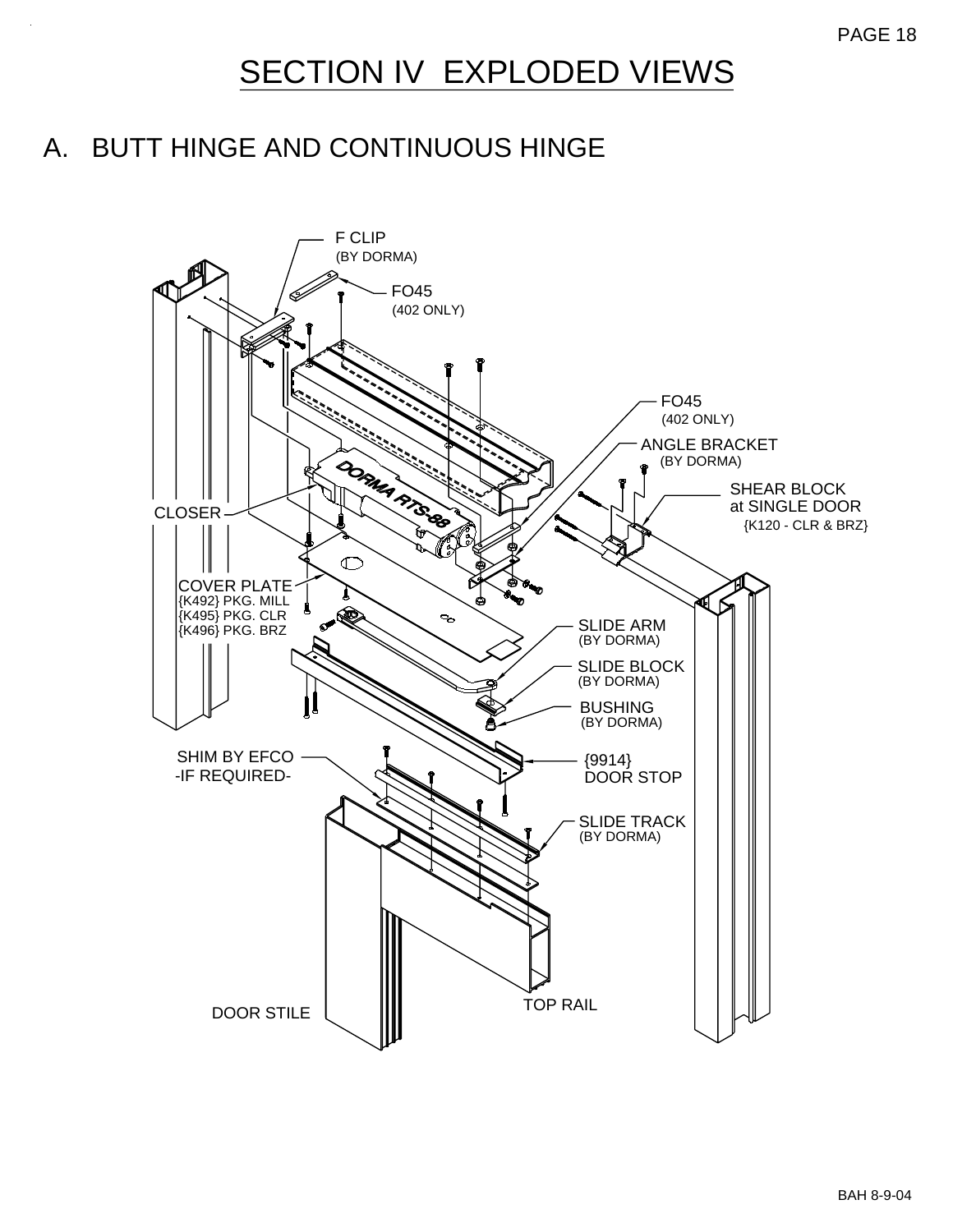# SECTION IV EXPLODED VIEWS (CON'T)

#### B. CENTER PIVOTS

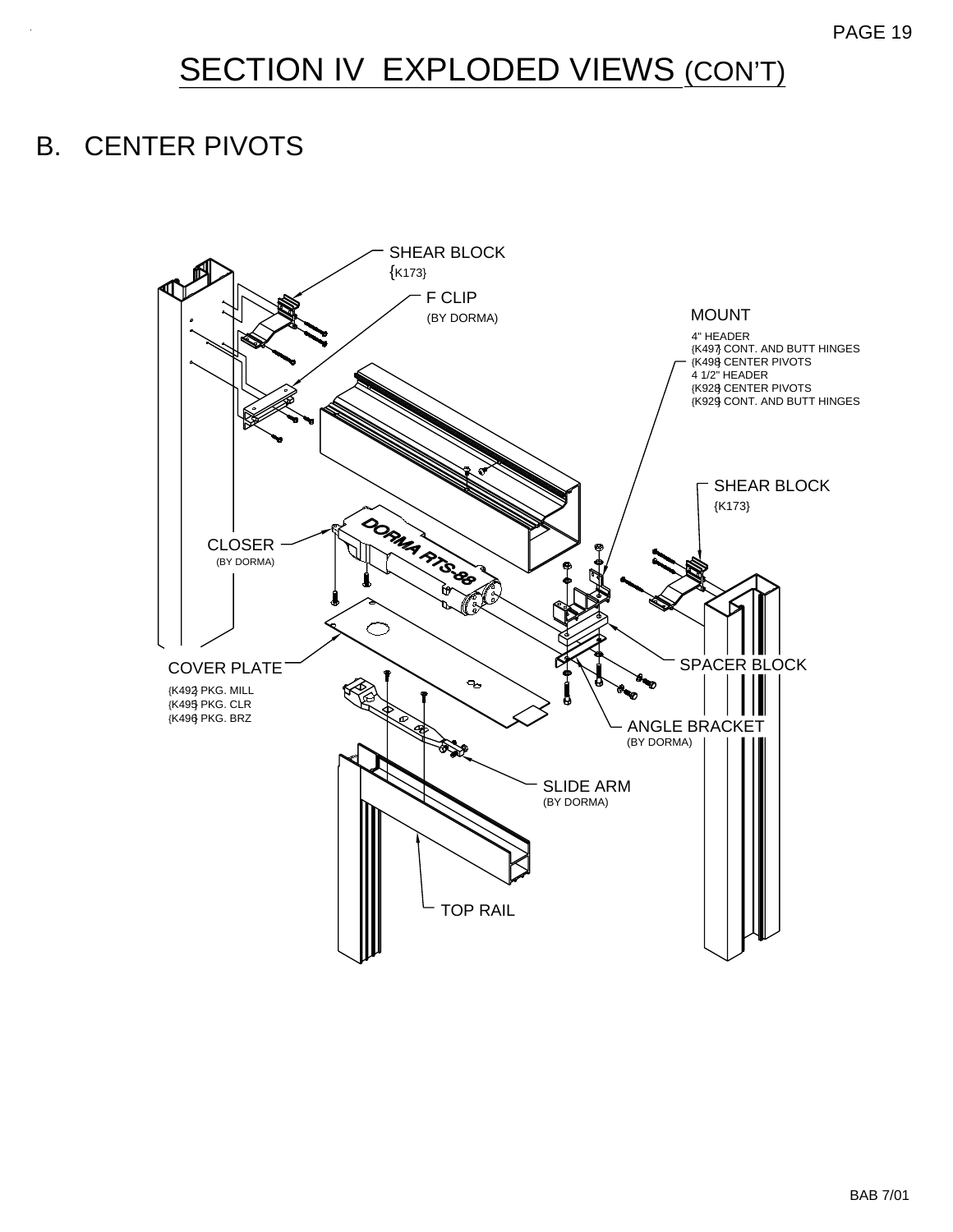# SECTION IV EXPLODED VIEWS (CON'T)

#### C. OFFSET PIVOTS